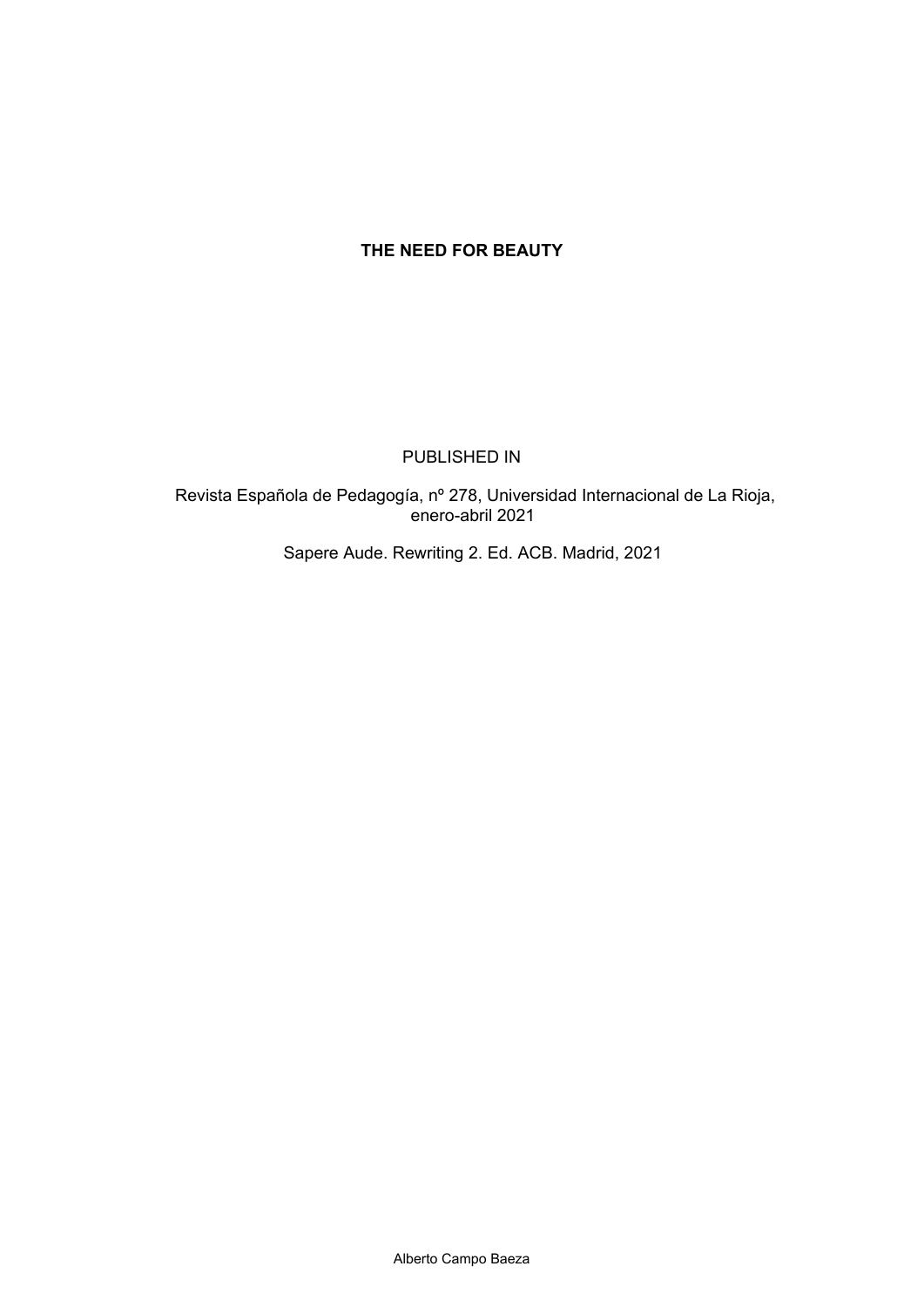# **THE NEED FOR BEAUTY**

I must admit that when I decided to define Beauty as necessary, I thought to myself that many other authors would have already spoken about this before me. And so, naively, I logged onto Google: nobody, not one, not a single one! Nobody speaks of the necessity of Beauty.

How could we live without Beauty? Beauty is as necessary for human beings as the air we breathe. Without Beauty, this life would not be worth living.

But is Beauty within everyone's reach? Yes, indeed it is. In a thousand ways, of course, but it is. From our childhood onwards, at home and at school. Even the elderly, even as we approach the age of one hundred, we can join Goya in saying: "I am still learning".

This Manifesto is intended to underscore the importance of cultivating the Fine Arts in education, and their relationship with nurturing intelligence. Because Beauty is indissolubly linked to reason, to truth. The splendor of truth, was how Plato defined Beauty. And, for the moment, neither reason nor Truth nor Beauty are the exclusive preserve of the rich. They belong to everyone. Adam, who had nothing, was so taken by Eve's sublime Beauty that when she offered him the apple, he ate it without hesitation. Not for the apple, but for Eve, for her Beauty.

Is it so difficult to convince children and adolescents of the need for Beauty? I don't think so. And I think the best way is by putting compelling examples to them.

POETRY, MEMORY

Arouse the sleeping soul revive the brain and wake up contemplating how life passes how death approaches, so quietly how quickly pleasure leaves it gives us pain/ how it seems to us any past time was better.

It astonishes me to think how I can still, recite with such accuracy this beautiful couplet by Jorge Manrique, that I learnt when I was so very young.

Doubtless you can recall, as I do, being so impressed when we heard words that sounded so good because of what they told us was poetry. Can you remember the first poem you wrote as a child after listening in awe to Manrique's couplet? And the happy faces of the teacher and the other pupils when you recited it aloud in class? And the faces of your parents and your siblings when you recited it later that evening at home?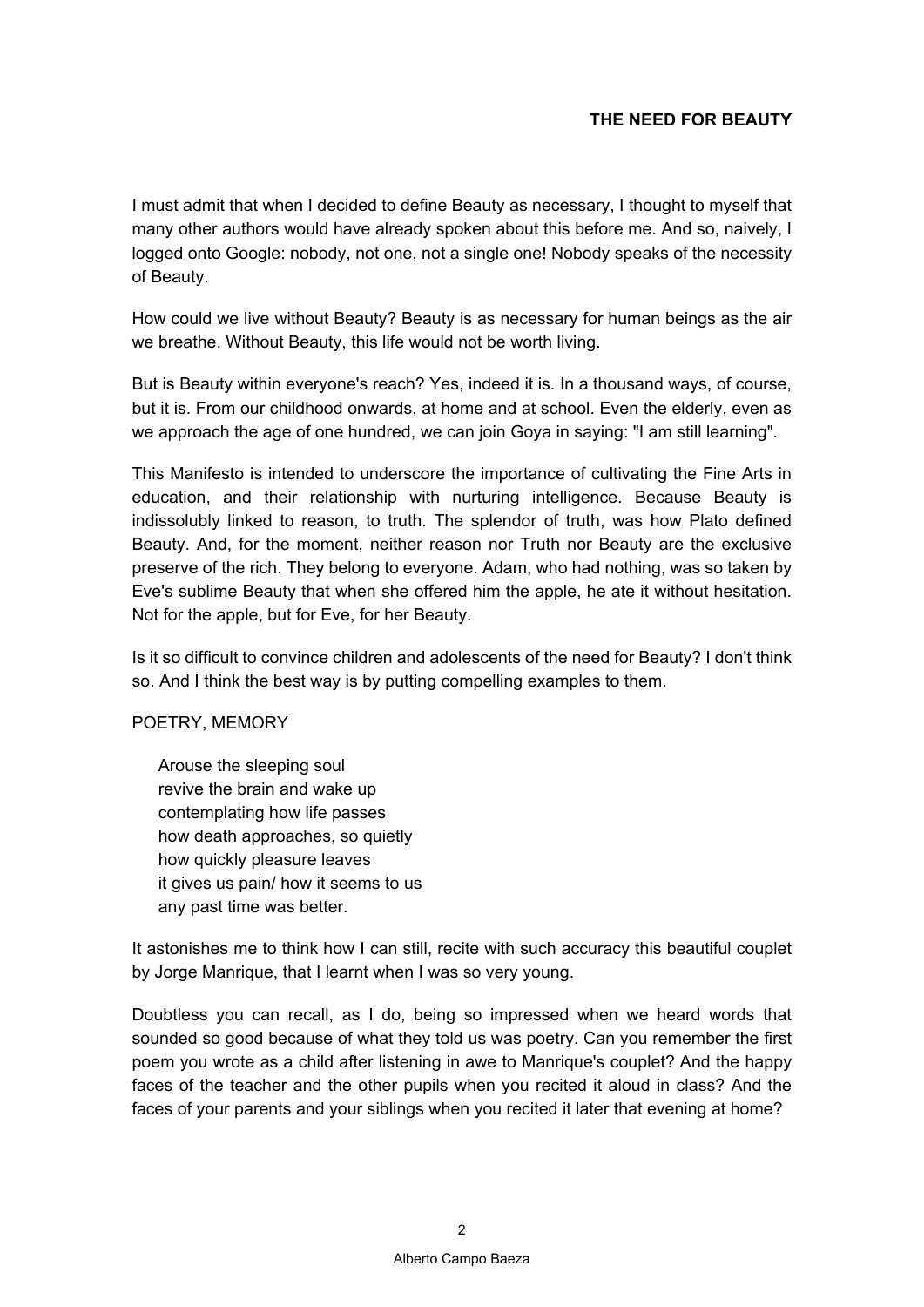# **MUSIC**

Can you remember the family gathering where everyone applauded when you played that well-known melody on the flute?

I can still recall a piano recital by José Cubiles in Cádiz. In the summer, during the Spanish Festivals, the concerts were held in the Faculty of Medicine, which was next to my house. I still remember Falla's *Night in the Gardens of Spain*, played by Cubiles. I didn't have much time to improvise my Cubiles concert with puppets over the next few days. I built the piano from my father's old black X-rays. The concert was a resounding success with critics and spectators.

As children, following the good example of our parents, my siblings and I would turn on the 'His Master's Voice' gramophone and we would play classical music to our heart's delight. Our dear aunt would always say: "There they are, the little lords and ladies, playing the music of the dead".

## I WANT TO BE ONE OF THEM

In front of me, on my computer-screen, is the orchestra of the Hofkapelle Munchen with the Tölzer Knabenchor children's choir, directed by Christian Fliegner, in a very beautiful version of Bach's St. Matthew Passion.

 And, thanks to the computer, I can see the faces of all those German children who make up this wonderful choir. When children sing, their faces are a real poem. You can see, you can tell that they are completely immersed in the music, that they are enjoying themselves as only children can. How I would like to be one of them, how I would like to be one of those children singing Bach with such precision and enthusiasm!

And when it comes to writing about the Fine Arts in teaching and nurturing intelligence, my answer would be, that those who read these lines, together with their children, should watch and enjoy this incredible video capable of convincing any child to become involved, and want to be one of them:

### https://www.youtube.com/watch?v=QrrdWYh9Hwc

And the fact is that Music transmits Beauty. And even more so when it's courtesy of Bach.

### DRAWING PAINTING

I still remember the thrill I felt when I showed my mother the first drawing I made myself after seeing Picasso's drawings. On returning from our visit to that exhibition, at such a young age, we thought that we could do it too. And we drew and took our drawings to our mother, who else? And she showered us with kisses. And we never stopped drawing for the rest of our lives.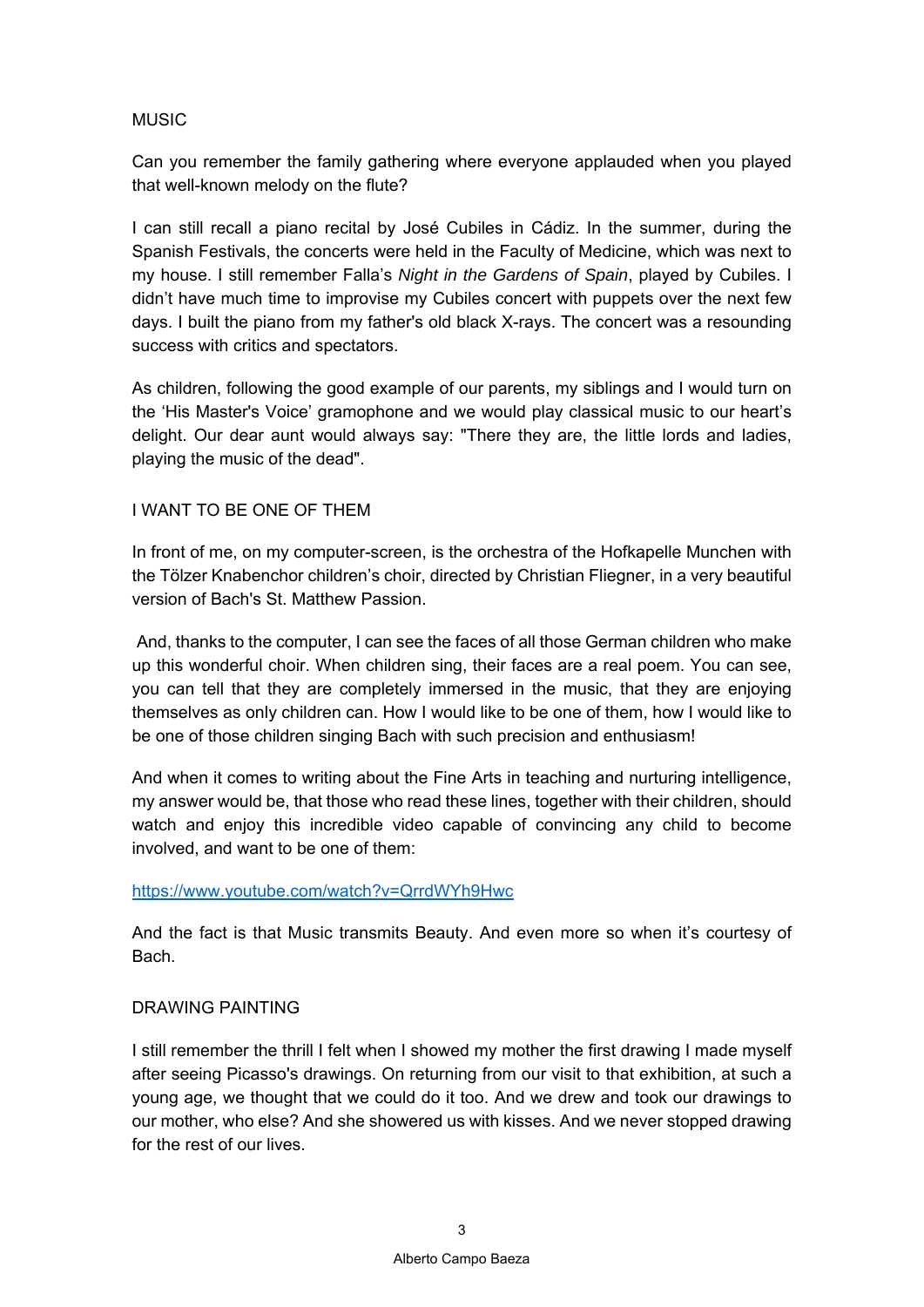I still remember that school tour to the Prado Museum. And how as we stood before Velázquez's *Las Lanzas*, our teacher asked us to count the straight, parallel, upright and tilted lances. I put up my hand and said: 25 upright and 4 tilted ones! Exactly, said the teacher. And a few days later, in class, he showed us some slides which, apart from the Velázquez painting, included one of the Battle of San Romano by Paolo Ucello from the Louvre Museum, and he asked us again how many upright spears and how many tilted ones. I quickly raised my hand again and said: 25 tilted and 4 upright! Exactly, said the teacher again. And he explained to us how Velázquez was doubtless familiar with Ucello's painting, painted 200 years earlier, trying, unlike Velázquez, to transfer the heat of battle to his painting. Because Velázquez, according to my teacher, was trying – and succeeded – in conveying quite the opposite, the peace and serenity of the surrender of Breda. I was never to forget it for the rest of my life. Ever since I have been a devotee of Velázquez. And it was then that I began to paint.

I have written many times that drawing is thinking with your hands. Not only for an architect, which is self-evident, but for everyone. In the Royal Academy of Fine Arts of San Fernando, there is only one Velázquez: a drawing of Cardinal Borja, one of the few drawings by Velázquez that have been preserved. It is a true marvel. Because Velázquez, before being an exceptional painter, was an exceptional draftsman.

And not long ago I donated all my drawings – all of them – to the library at my School of Architecture in Madrid, and the archives of all those scanned drawings, more than 12,000, to the School and to the Royal Academy of Fine Arts of San Fernando. And I am the first to be surprised by the result.

# PHILOSOPHY

Surely you remember when, as children, you discovered philosophy and Socrates and said to yourselves "I only know that I know nothing"? Maybe it was when you heard that Beauty was the splendor of Truth, a concept suggested by Plato. And you thought, of course it is! It almost seems as if children are not capable of understanding philosophy, but, oh yes, they are!

Cardinal Joseph Ratzinger, addressing a meeting in Rimini (Italy) of the ecclesial movement Communion and Liberation on the theme "The Contemplation of Beauty", proposed a very inspiring message with clear Platonic echoes:

Whoever has perceived this beauty knows that truth, and not falsehood, is the real aspiration of the world. It is not the false that is 'true', but indeed, the Truth. It is, as it were, a new trick of what is false to present itself as "truth" and to say to us: over and above me there is basically nothing, stop seeking or even loving the truth; in doing so you are on the wrong track. The icon of the crucified Christ sets us free from this deception that is so widespread today. However it imposes a condition: that we let ourselves be wounded by him, and that we believe in the Love who can risk setting aside his external beauty to proclaim, in this way, the truth of the beautiful.

And in case this was not clear, he makes another authoritative argument: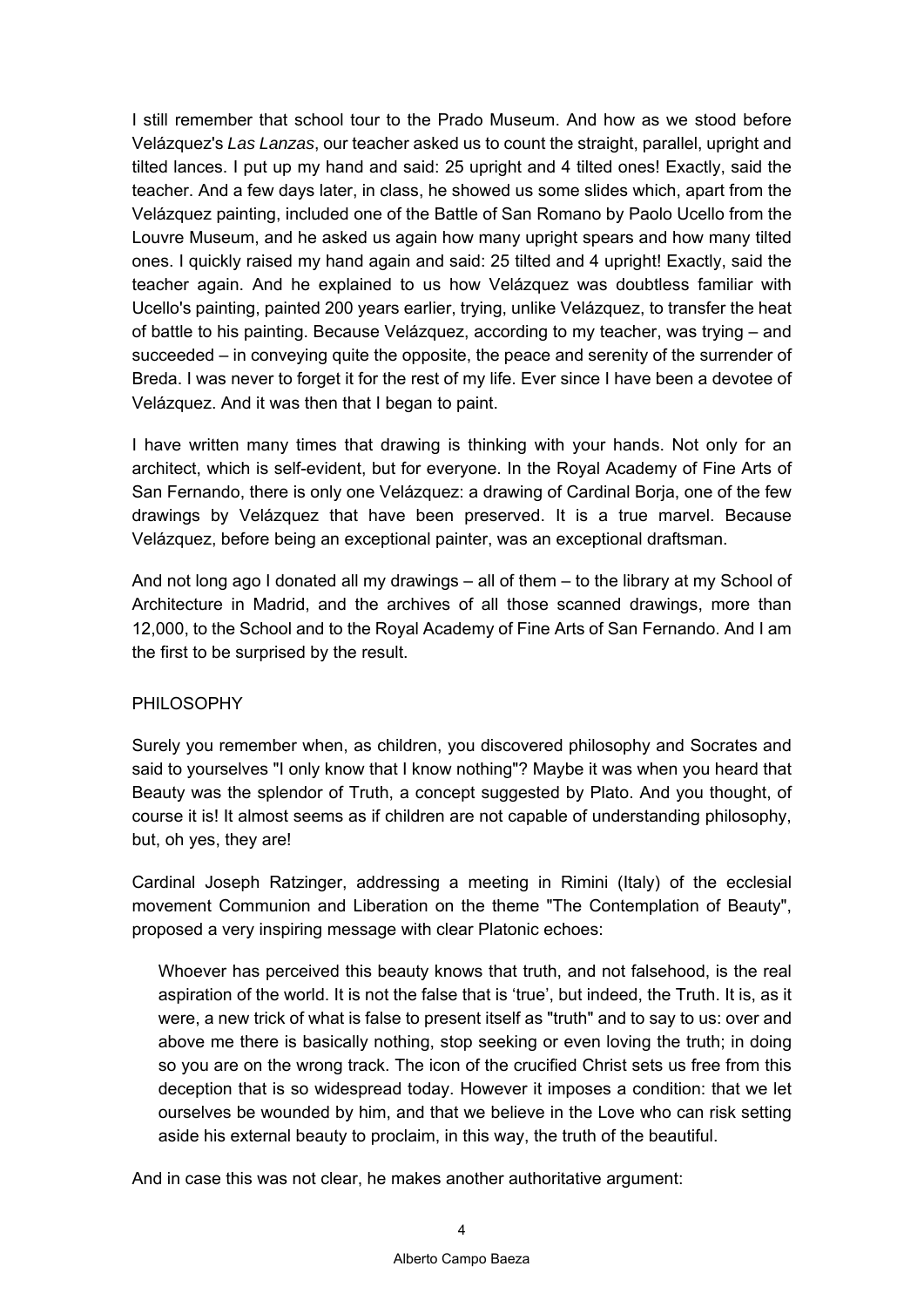Is there anyone who does not know Dostoyevsky's often quoted sentence: 'The Beautiful will save us'? However, people usually forget that Dostoyevsky is referring here to the redeeming Beauty of Christ. We must learn to see Him. If we know Him, not only in words, but if we are struck by the arrow of his paradoxical beauty, then we will truly know him, and know him not only because we have heard others speak about him. Then we will have found the beauty of Truth, of the Truth that redeems. Nothing can bring us into close contact with the beauty of Christ himself other than the world of beauty created by faith and light that shines out from the faces of the saints, through whom his own light becomes visible.

## RELENTLESSLY

When I wrote my acceptance speech as an Academician at the Royal Academy of Fine Arts of San Fernando, I looked for a central theme: Beauty, of course! And to convince those present, I looked for a forceful term capable of awakening in them that desire for Beauty. And I gave it the title of *Relentlessly Seeking Beauty.* 

Because I believe that this is what all we human beings do, with varying degrees of awareness. And I came up with a host of arguments that I believe convinced those present – as they already were – that our life has meaning within that search for happiness that is the relentless pursuit of Beauty. Children too.

## EDUCATION, LIGHTING THE FIRE

Montaigne said: "Education is not the filling of a pail, but the lighting of a fire". And he was right. A teacher has to know how to ignite the soul and thoughts of his pupils with knowledge. He must know how to transmit to them the sacred fire of culture. And to keep that fire burning, the search for Beauty, the fine arts are indispensable, they are the best kindling for that fire.

Julián Marías pointed out that the three qualities a teacher must have are: knowing, knowing how to teach and wanting to teach. Very clear, very Ortega-like. I remember my best teachers, both as a child and at university, as extraordinarily learned people, who not only talked about their own specific subjects, but also about all aspects of culture. And that is what I tried to do when it was my turn to be a teacher.

And likewise, the three qualities of a pupil should be: knowing that you don't know, knowing how to learn and wanting to learn. So, I would tell my young pupils to be aware that they don't know anything, but that it can be easily resolved. That they should learn to learn, which means paying full attention to what they are doing. And that they should want to learn, which means devoting all the time they need. And if drawing and music and poetry and philosophy and dance and gymnastics are also included, so much the better.

Intelligence is cultivated, just like plants are. And the fine arts are fertile soil for the best growth. I remember a short story by Gloria Fuertes about a little boy who, in order to grow, had to read. He only grew when he read books. If this child not only read books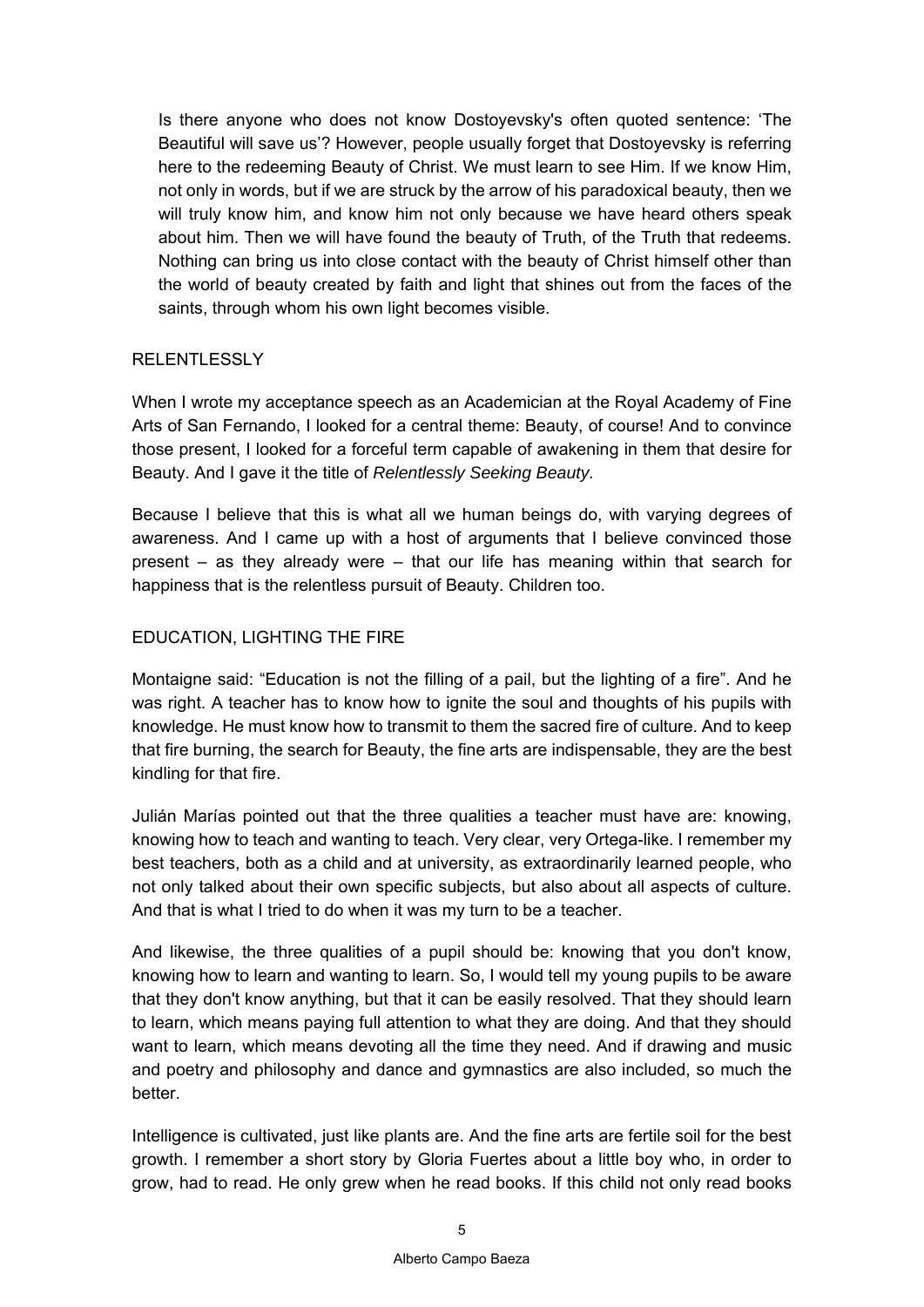but also enjoyed Music and Drawing and Poetry and Philosophy and Dance and Gymnastics, he would have grown up remarkably well. There is a story about a boy who didn't grow because he didn't read. One day, his aunt gave him a present of a story about witches, with lots of drawings. The boy sat down to read and began to grow. After all, children are very, very clever.

### LIGHT AND BEAUTY. THE ROSY-FINGERED DAWN

How could an architect speak of Beauty without speaking of light? How could a child not understand that light, the continuously moving light of the sun, is an ingredient of Beauty?

The window of my room in Madrid is illegal and large. And with great views of all the roofs and rooftops and stainless steel chimneys that reach all the way to the tallest buildings in the Plaza de España. As it faces west, every day at sunset it receives direct sunlight that provides very welcome warmth during the winter, and rather less welcome heat in the summer. But in the mornings, at a certain time, the chimneys that adorn this landscape of Madrid rooftops, almost all of which are made of shiny stainless steel, are tinged with the pinkish light of the rising sun in Madrid. And because of the movement of the sunlight, this marvel only lasts for a short time. And my mind and my heart are touched by the appearance of the *rosy-fingered dawn* which Homer evokes so well, and so often, in his Odyssey. I can assure you that the spectacle is truly beautiful. And that is why I mention it here, because the movement of light makes Beauty visible, it accounts for the passage of time, and it confirms my oft repeated assertion that light constructs time. And Beauty. From dawn to dusk.

# CONCLUSION. LAM STILL LEARNING

As I finish writing this text in defense of including the fine arts in education, with their rightful value, I feel that, once again, I am still learning. Something that Goya sums up so well in that small engraving that appeared in his last exhibition at the Prado Museum. "I am still learning" are the words he wrote on the engraving of the old man, with his white hair and white beard, leaning on two walking sticks. So, with these memory-filled personal musings, I have returned, at my age, to learning, and learning a lot.

Of course, Goya himself, who was highly intelligent, also recorded and wrote "The dream of reason produces monsters" and then added: 'Fantasy, abandoned by reason, produces impossible monsters; united with it, she is the mother of the arts and the origin of marvels'. This is something that children understand perfectly well.

If I were a father and had a child of that age, the first thing I would do would be to have him or her ask me to enroll them, wherever I could, in Music, Drawing and Poetry and Philosophy. My child would be happy and I would be even happier, if such a thing were possible. And both of us, together, would be freer.